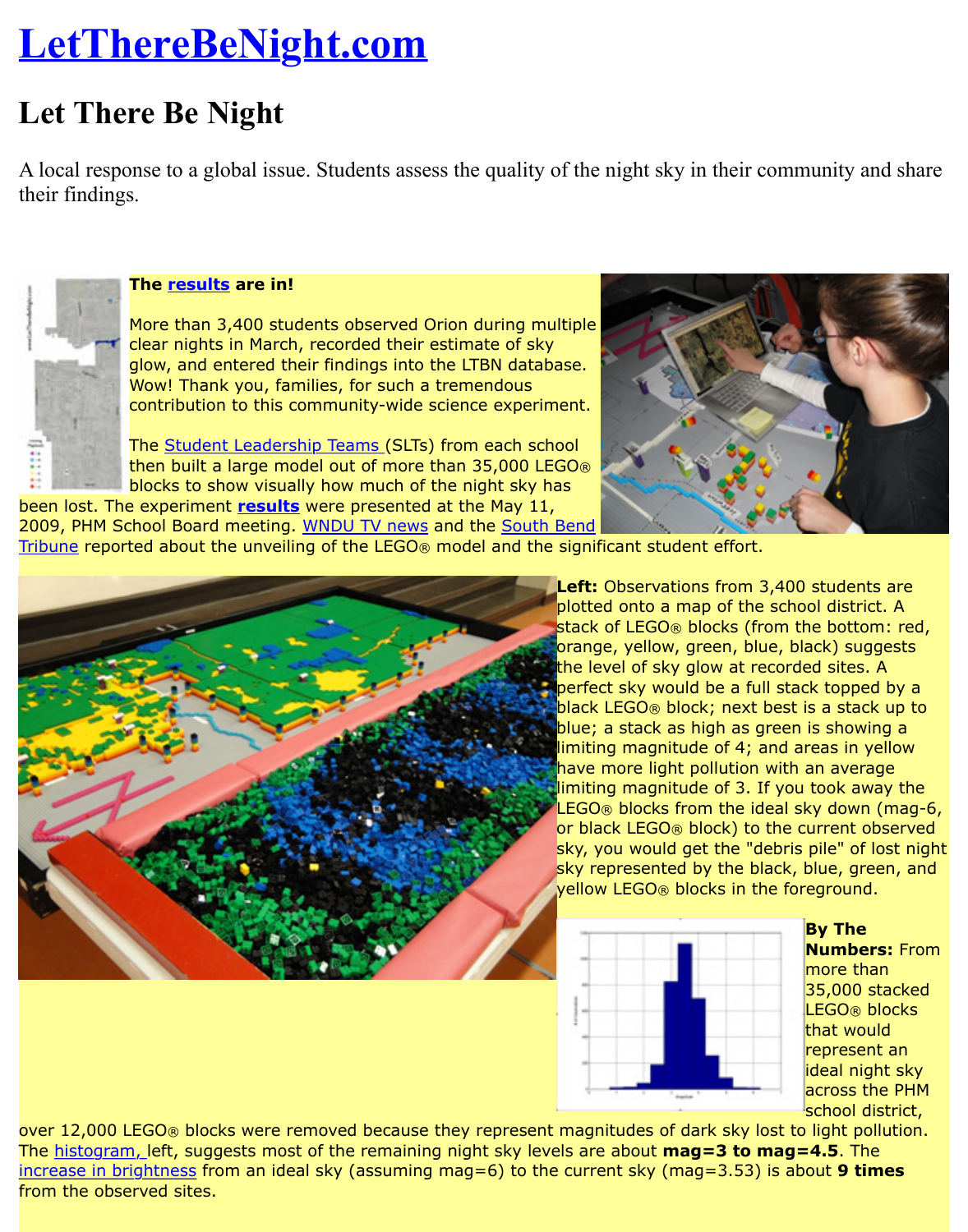

To see what's been happening at individual PHM schools, see the interactive map at /phm.html. More LTBN news, events, satellite predictions, and website additions are at /whatsnew.html.

Science Fair Project Ideas related [to outd](http://www.lettherebenight.com/results.html)oor lighting issues are at projects.html and at ideas.htm. Now [is the time to be thinking about your interests, fleshing out ideas, and](http://www.lettherebenight.com/display-sign.jpg) maybe even starting the investigat[ion.](http://www.lettherebenight.com/whatsnew.html)

The grandeur of a night sky abla[ze with star](http://www.lettherebenight.com/phm.html)s has always been a part of our heritage. Today, n between day and night is at risk as errant and excessiv[e outdoor lighti](http://www.lettherebenight.com/whatsnew.html)ng challenges our nights astronomers had initially raised concerns, we now know the value of the night extends well be visual spectacle. Light pollution is an emerging environmental [concern, for](http://www.lettherebenight.com/projects.html) it affects the well[humans, a](http://www.nightwise.org/ideas.htm)nimal habitats, and natural resources. It also costs significant amounts of energy and taxpayer dollars.

**Hear the Podcast:** Let There Be Night is featured twice on 365 Days of Astronomy, which is the New Media Working Group of the International Year of Astronomy 2009. Hear the introd "Gosh Dim It All!" from January 18, 2009, and the concluding "Let There Be Night" podcast 17, 2009 at 365 Days of Astronomy.

We encourage individuals and whole communities alike to embrace dark skies during the global IYA celebration. For example, everyone can compare their view of the constellation Orion to several star charts of Ori[on, then submit that](http://365daysofastronomy.org/) observation to the GLOBE at Night campaign. The interactive Orion "slider" [shows the stars that](http://365daysofastronomy.org/2009/01/18/january-18-gosh-dim-it-all/http://365daysofastronomy.org/2009/01/18/january-18-gosh-dim-it-all/) are visible at different levels of light pollut[ion.](http://365daysofastronomy.org/2009/08/17/august-17th-let-there-be-night/)



Meters (SQMs). After all classes discuss and interpr[et](http://www.phm.k12.in.us/) the results, teams from each school will build a model out of LEGO® blocks to show viusually how much has been



lost. Some students will then present recommendations to the school district's energy education manager and to the PHM School Board.

Among *Let There Be Night* objectives are to get families simply to look up; to introduce them lighting issues; to generate a community dia[logue on how we prioritize the](http://www.lettherebenight.com/blocks.html) tradeoffs of outdo technology; and to inspire better outdoor lighting practices.





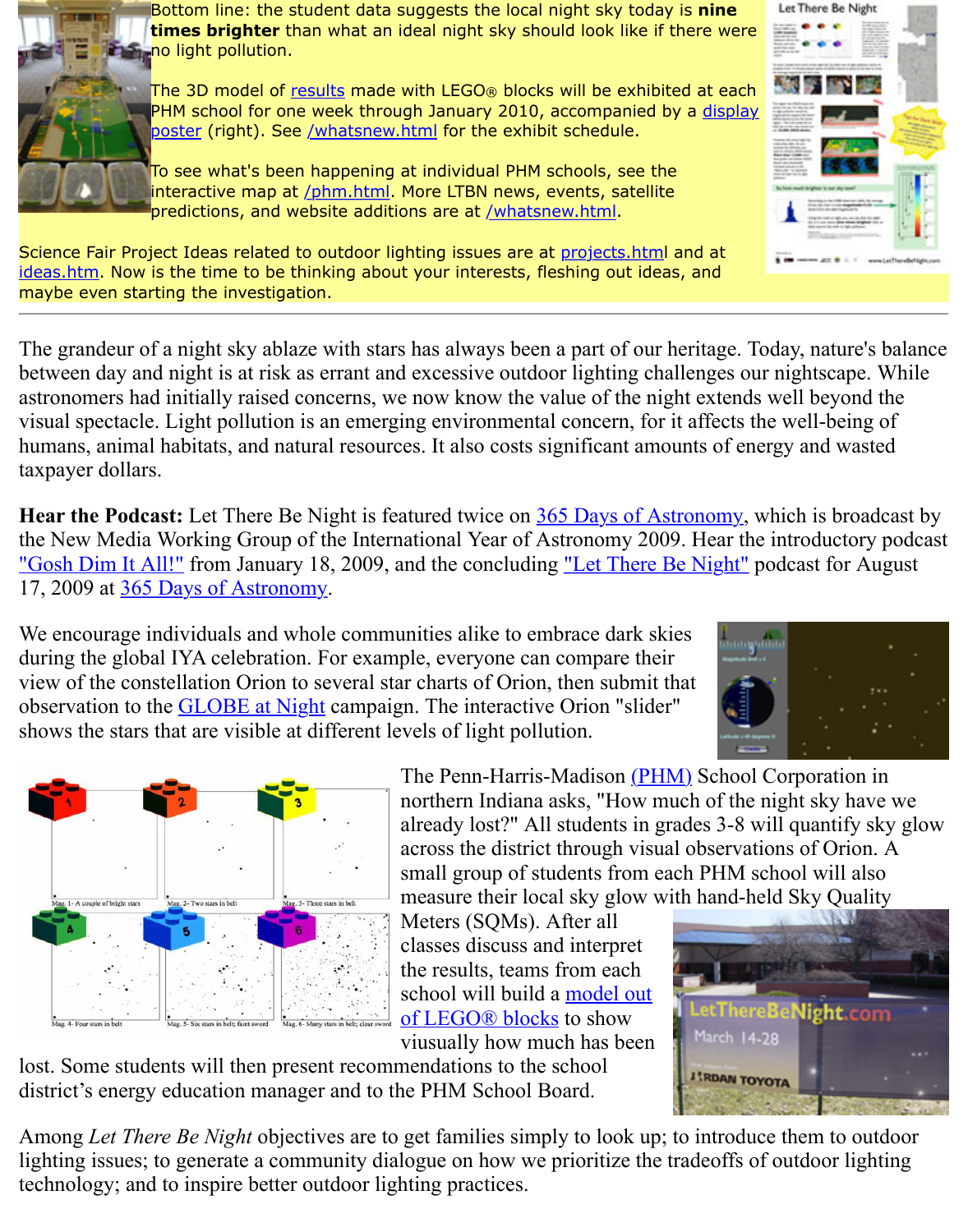

*Let There Be Night* will introduce students to outdoor lighting issues in conjunction with the [2009 International Year of](http://www.lettherebenight.com/dvd.html) Astronomy (IYA). At the planetarium, visitor experience the starry night that likely inspired the story of Day  $\&$  Night from the Pacific North Nations. With a dynamic demonstration in the dome, visitors will also witness how three aspectral of  $\alpha$ lighting--glare, sky glow, and light trespass--degrade the night. They will describe the trade-of lighting, and they will decide whether and how to act. The planetarium program segues to Orion and supports student participation in the Globe at Night star hunt.

The night sky is a tre[asured part of our heritage that appeals to all](http://www.astronomy2009.us/) ages. L[et There Be N](http://www.lettherebenight.com/pltm.html)ight se reconnect people to a small piece of the sky so that they will be motivated to lessen their impactually nighttime environment.

## **Celebrating the Heavens**

During 2009, the world commemorates a simple act. Four centuries ago, Galileo turned his telescope upward and gazed deep into the firmament. While the act itself was simple, what Galileo did with his observations was a triumph. He recognized the profound implications of a few key observations.



The 62nd General Assembly of the United Nations declared 2009 International Year of Astron (IYA2009). The year celebrates the human pursuit to understand the vast realm of space and the fantastic fantastic fantastic fantastic fantastic fantastic fantastic fantastic fantastic fantastic fantastic fantastic fantast stuff that fills it. Dark Skies Awareness is one of the Global IYA2009 Cornerstone Projects. C theme of the US IYA program is "Dark Skies are a Universal Resource," a recognition that all just astronomers--have much to gain from dark skies.